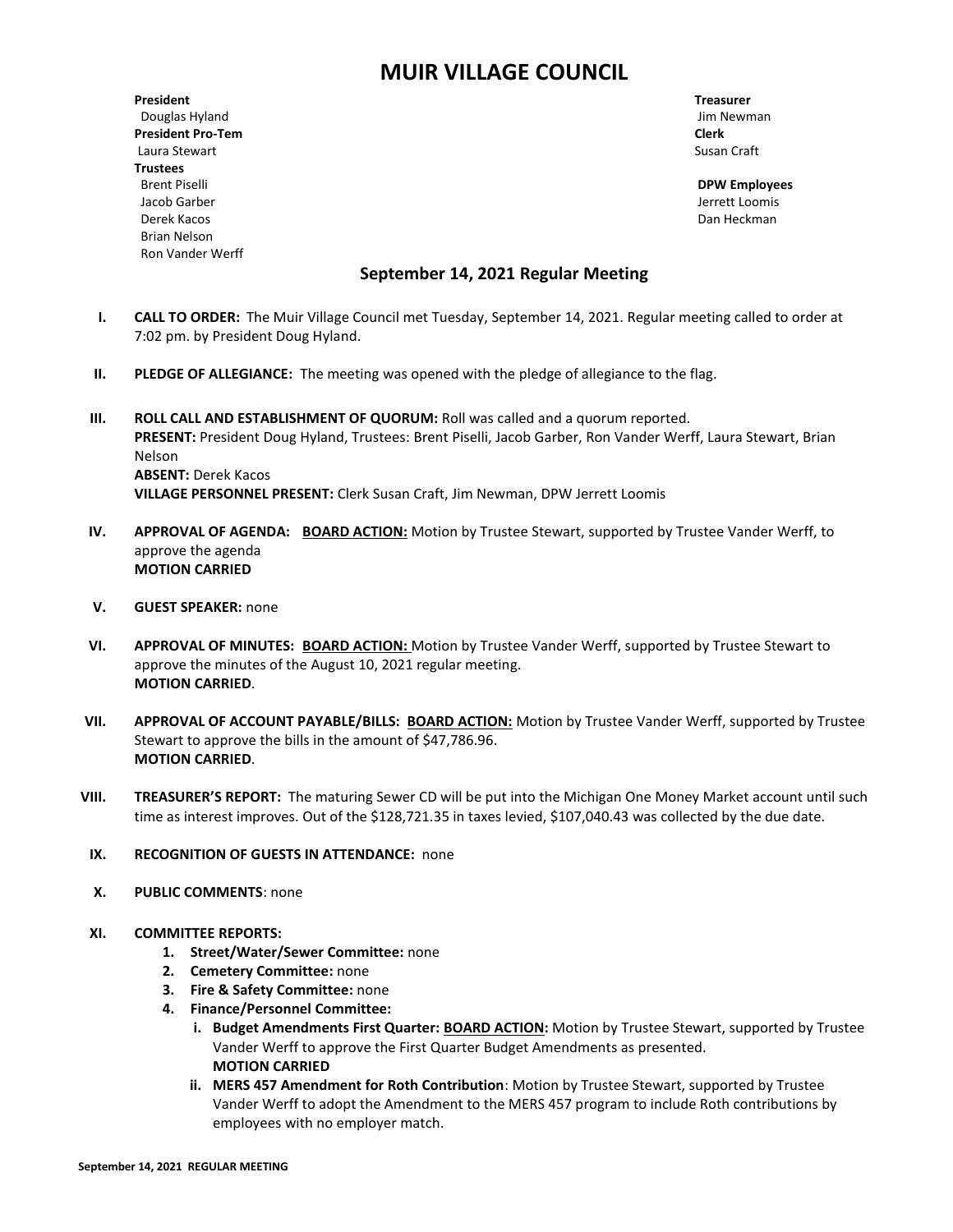**Roll Call Vote**: Ayes: Trustees Piselli, Vander Werff, Garber, Nelson, Stewart, President Hyland Nays: none Absent: Trustee Kacos **MOTION CARRIED**

- **5. Ordinance Committee:** Still working with property owners on compliance.
- **6. Parks & Recreation Committee:** none

#### **XII. BUSINESS TO DISCUSS:**

**1. MDOT RESOLUTION 2021-08: BOARD ACTION:** Motion by Trustee Stewart, supported by Trustee Piselli to adopt Resolution 2021-08 authorizing President Hyland to sign for MDOT Contract 21-5359 Rev 1. **Roll Call Vote:**

Ayes: Trustees Vander Werff, Garber, Nelson, Stewart, Piselli, and President Hyland Nays: none

Absent: Trustee Kacos

**MOTION CARRIED**

**2. DWSRF Engineering Proposal: BOARD ACTION:** Motion by Trustee Stewart, supported by Trustee Vander Werff to accept the engineering proposal from Fleis and Vandenbrink for the DWSRF Water Service Replacement in the amount of \$85,000

**Roll Call Vote:**

Ayes: Trustees Garber, Nelson, Stewart, Piselli, Vander Werff, President Hyland Nays: none Absent: Trustee Kacos **MOTION CARRIED**

#### **XIII. TABLED ITEMS:**

- **1.** Community Room Rental & brochure- Documents were revised and are ready for publication
- **2.** Codification of Ordinances: Trustee Vander Werff handed out Ordinance Books to members and asked for revisions within two weeks.
- **XIV. DPW REPORT:** as presented in the written report. DPW Superintendent Loomis described the valve issues at the lagoons and his repair of two valves by replacing components. The third valve is too deep to safely be done by DPW and prices will be solicited. The SnowEx front plow was purchased with recommendation of Ionia DPW who uses the same unit. Price from the vendor was honored at the capped amount of \$7,500

#### **XV. CORRESPONDENCE:**

**1. ICEA Renewal: BOARD ACTION:** Motion by Trustee Stewart, supported by Trustee Piselli to invest \$250 to the ICEA for one year.

# **MOTION CARRIED**

**2.** Decoration & Display Contract-

**BOARD ACTION:** Motion by Trustee Stewart, supported by Trustee Vander Werff to approve the contract with Hometown Decorations and Display, LLC for 16 decorations in the amount of \$1,040 per year. **Roll Call Vote:**

Ayes: Trustees Nelson, Stewart, Piselli, Vander Werff, Garber, and President Hyland Nays: none

Absent: Trustee Kacos

#### **MOTION CARRIED**

**3. Habitat for Humanity letter:** Information was given to council regarding opportunities for help with neighborhood enhancements through the Habitat program.

#### **XVI. MEMBER COMMENTS:**

**Piselli:** none **Garber:** Wondered about the mowing of ditches if the homeowner was disabled. **Nelson:** none **Kacos**: absent **Stewart**: none **VanderWerff:** none